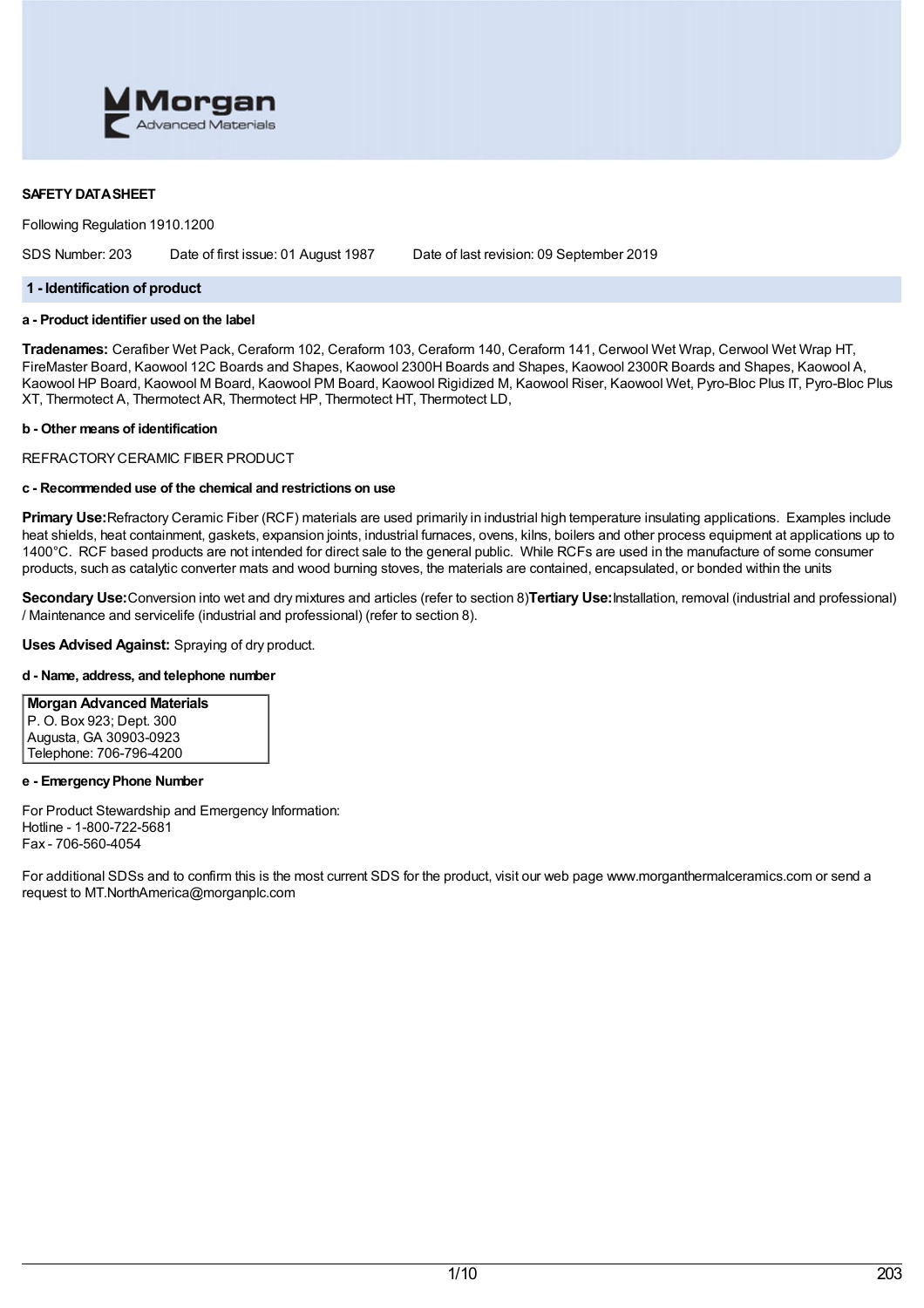#### **2 - Hazard Identification**

## **a - Classification of the chemical in accordance with paragraph (d) of §1910.1200**

The U.S. Occupational Safety and Health Administration (OSHA) Hazard Communication Standard (HCS) 2012 indicates that IARC Group 2B corresponds to OSHA HCS 2012 Category 2 carcinogen classification (see, e.g., §1910.1200, Appendix F, Part D).

# b - Signal word, hazard statement(s), symbol(s) and precautionary statement(s) in accordance with paragraph (f) of §1910.1200

Under OSHA HCS 2012, RCF is classified as GHS category 2 carcinogen.

## **Hazard Pictograms**



**Signal Words**

Warning

**Hazard Statements** Suspected of causing cancer by inhalation.

#### **Precautionary Statements**

Do not handle until all safety instructions have been read and understood. Use respiratory protection as required; see section 8 of the Safety Data Sheet. If concerned about exposure, get medical advice. Store in a manner to minimize airborne dust. Dispose of waste in accordance with local, state and federal regulations.

#### **Supplementary Information**

May cause temporary mechanical irritation to exposed eyes, skin or respiratory tract. Minimize exposure to airborne dust.

#### **EmergencyOverview**

## **c - Describe anyhazards not otherwise classified that have been identified during the classification process**

Mild mechanical irritation to skin, eyes and upper respiratory system may result from exposure. These effects are usually temporary.

## **d - Mixture Rule**

Not applicable.

# **3 - Composition / Information On Ingredients**

#### **a - Composition table**

| <b>COMPONENTS</b>                     | <b>CAS NUMBER</b> | % BY WEIGHT |
|---------------------------------------|-------------------|-------------|
| Refractories, Fibers, Aluminosilicate | 142844-00-6       | $85 - 90$   |
| Ceramic Mixtures                      | 66402-684         | Up to $25$  |
| Silica, Amorphous                     | 7631-86-9         | 5 - 15      |
| Starch                                | 9005-25-8         | 4 - 8       |

## **b - Common Name**

RCF, ceramic fiber, Alumino Silicate Wool (ASW), synthetic vitreous fiber (SVF), man-made vitreous fiber (MMVF), man-made mineral fiber (MMMF), high temperature insulation wool (HTIW).

## **d - Impurities and Stabilizing Additives**

Not applicable.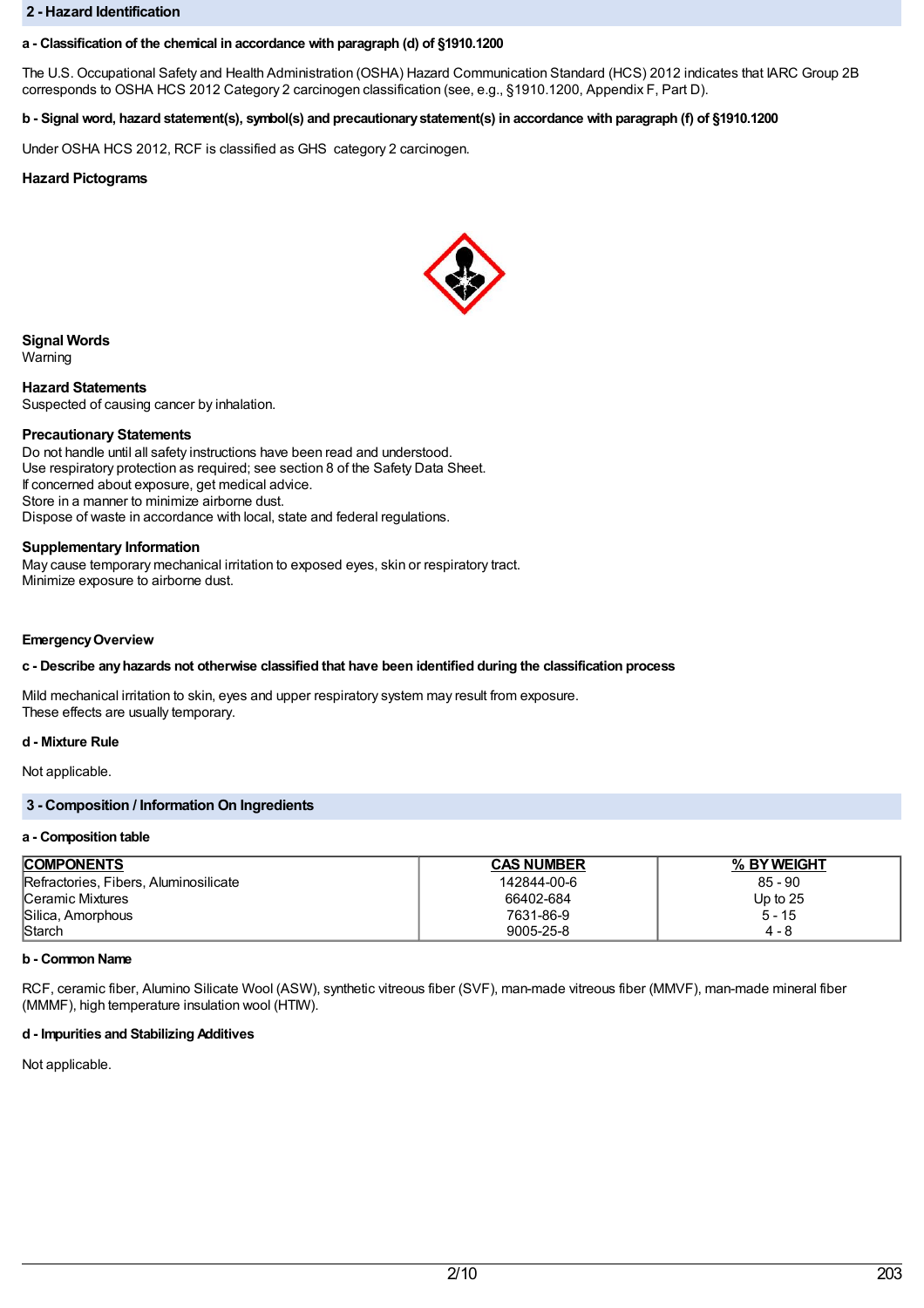#### **4 - First-Aid measures**

a - Description of necessary measures, subdivided according to the different routes of exposure, i.e., inhalation, skin and eye contact, and **ingestion**

#### **Eyes**

If eyes become irritated, flush immediately with large amounts of lukewarm water for at least 15 minutes. Eyelids should be held away from the eyeball to ensure thorough rinsing. Do not rub eyes.

#### **Skin**

If skin becomes irritated, remove soiled clothing. Do not rub or scratch exposed skin. Wash area of contact thoroughly with soap and water. Using a skin cream or lotion after washing may be helpful.

#### **Respiratory Tract**

If respiratory tract irritation develops, move the person to a dust free location. See Section 8 for additional measures to reduce or eliminate exposure.

#### **Gastrointestinal**

If gastrointestinal tract irritation develops, move the person to a dust free environment.

#### **c - Indication of immediate medical attention and special treatment needed, if necessary**

#### **5 - Fire-fighting measures**

## **a - Suitable (and unsuitable) extinguishing media and**

Use extinguishing media suitable for type of surrounding fire

## **c - Special Protective Equipment and Precautions for Firefighters**

NFPA Codes: Flammability: 0 Health: 1 Reactivity: 0 Special: 0

## **b - Specific hazards arising fromthe chemical (e.g., nature of anyhazardous combustion products):**

None

#### **6 - Accidental Release Measures**

#### **a - Personal precautions, protective equipment, and emergencyprocedures**

Minimize airborne dust. Compressed air or dry sweeping should not be used for cleaning. See Section 8 "Exposure Controls / Personal Protection" for exposure guidelines.

#### **b - Methods and materials for containment and cleaning up**

Frequently clean the work area with vacuum or wet sweeping to minimize the accumulation of debris. Do not use compressed air for clean-up.

## **7 - Handling and storage**

#### **a - Precautions for safe handling**

Handle fiber carefully to minimize airborne dust. Limit use of power tools unless in conjunction with local exhaust ventilation. Use hand tools whenever possible.

## **b - Conditions for safe storage, including anyincompatibilities**

Store in a manner to minimize airborne dust.

#### **c - emptycontainers**

Product packaging may contain residue. Do not reuse.

# **8 - Risk Management Measures / Exposures Controls / Personal Protection**

a - OSHA permissible exposure limit (PEL), American Conference of Governmental Industrial Hygienists (ACGIH) Threshold Limit Value (TLV), and any other exposure limit used or recommended by the chemical manufacturer, importer, or employer preparing the safety data sheet, where **available**

| <b>EXPOSURE GUIDELINES</b>                      |                                                                            |                     |                                           |  |
|-------------------------------------------------|----------------------------------------------------------------------------|---------------------|-------------------------------------------|--|
| <b>MAJOR COMPONENT</b>                          | <b>OSHA PEL</b>                                                            | <b>ACGIHTLV</b>     | <b>MANUFACTURER'S</b><br><b>IREG</b>      |  |
| Refractories, Fibers,<br><b>Aluminosilicate</b> | None Established*                                                          |                     | 0.2 f/cc, 8-hr. TWA 0.5 f/cc, 8-hr. TWA** |  |
| <b>Starch</b>                                   | $15 \text{ mg/m}^3$ (total dust);<br>5 mg/m <sup>3</sup> (respirable dust) | $10 \text{ mg/m}^3$ | <b>NONE</b>                               |  |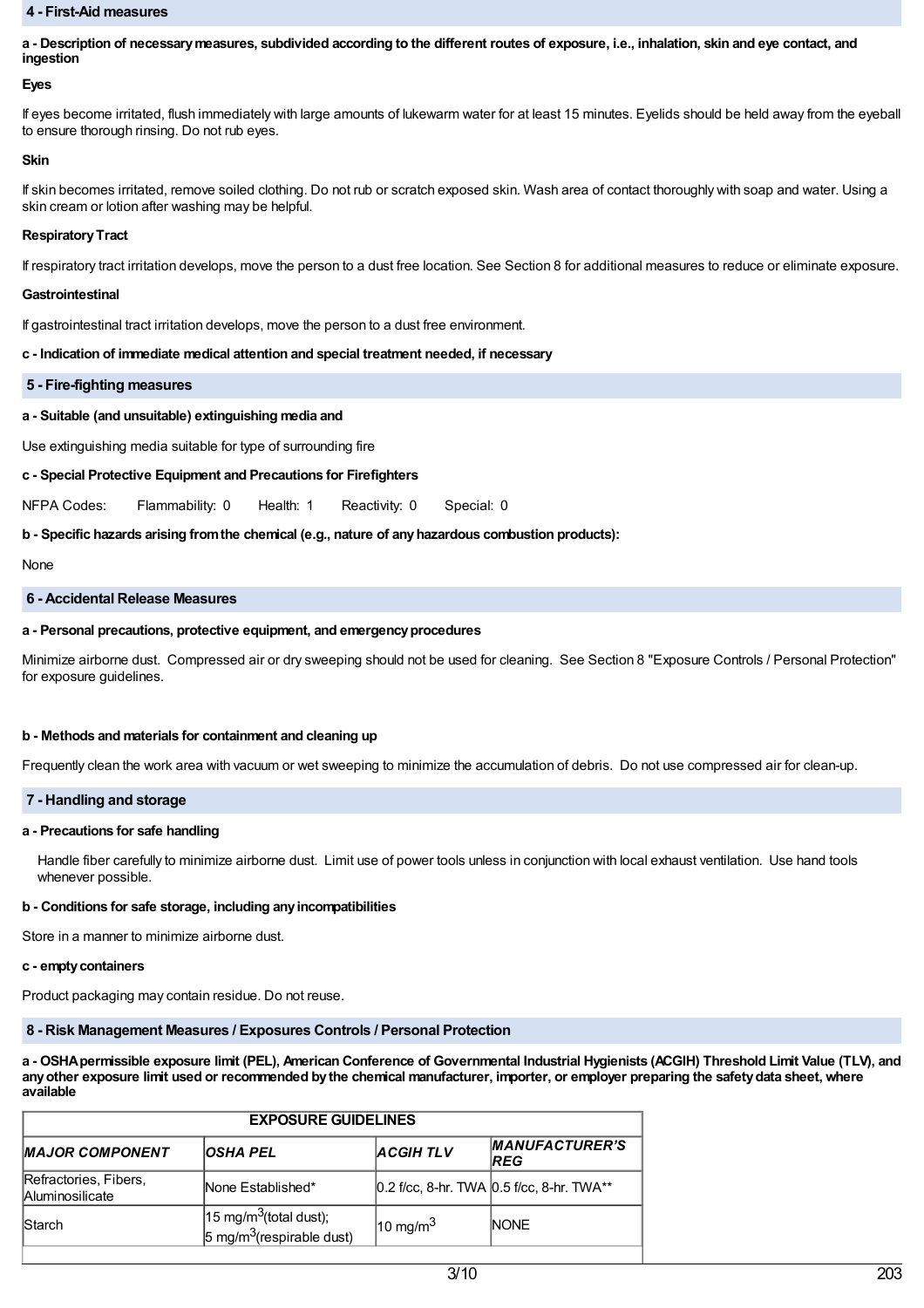| Silica, Amorphous                                                                                                                                                                                                                                                                                                                                                                                                                                                                                                                                                                                                                                                   | $(80 \text{ mg/m}^3 \div \% \text{ SiO}_2)$ or 20 None Established NONE<br> mppcf |  |  |  |
|---------------------------------------------------------------------------------------------------------------------------------------------------------------------------------------------------------------------------------------------------------------------------------------------------------------------------------------------------------------------------------------------------------------------------------------------------------------------------------------------------------------------------------------------------------------------------------------------------------------------------------------------------------------------|-----------------------------------------------------------------------------------|--|--|--|
| Except of in the state of California, there is no specific regulatory standard for RCF in the U.S. OSHA's<br>"Particulate Not Otherwise Regulated (PNOR)" standard [29 CFR 1910.1000, Subpart Z, Air                                                                                                                                                                                                                                                                                                                                                                                                                                                                |                                                                                   |  |  |  |
| Contaminants] applies generally - Total Dust 15 mg/m <sup>3</sup> ; Respirable Fraction 5 mg/m <sup>3</sup> . The PEL for RCF<br>in California is 0.2 f/cc, 8-hr TWA                                                                                                                                                                                                                                                                                                                                                                                                                                                                                                |                                                                                   |  |  |  |
| **HTM Coalition has sponsored comprehensive toxicology and epidemiology studies to<br>identify potential RCF-related health effects [see Section 11 for more details], consulted experts familiar<br>with fiber and                                                                                                                                                                                                                                                                                                                                                                                                                                                 |                                                                                   |  |  |  |
| particle science, conducted a thorough review of the RCF-related scientific literature, and further<br>evaluated the data in a state-of-the-art quantitative risk assessment. Based on these efforts and in the<br>absence of an OSHA PEL, HTIW Coalition has adopted a recommended exposure guideline (REG), as<br>measured under NIOSH Method 7400 B. The manufacturers' REG is intended to promote occupational<br>health and safety through feasible exposure controls and reductions as determined by extensive<br>industrial hygiene monitoring efforts undertaken voluntarily and pursuant to an agreement with the U.S.<br>Environmental Protection Agency. |                                                                                   |  |  |  |
| OTHER OCCUPATIONAL EXPOSURE LEVELS (OEL)<br>RCF-related occupational exposure limits vary internationally. Regulatory OEL examples include:<br>Canada - 0.2 to 1.0 f/cc; Ontario Canada OEL - 0.5 f/cc; United Kingdom - 1.0 f/cc. Non-regulatory<br>OEL examples include: HTMV Coalition REG $-$ 0.5 f/cc. The objectives and criteria underlying each of<br>these OEL decisions also vary. The evaluation of occupational exposure limits and their relative<br>applicability to the workplace is best performed, on a case-by-case basis, by a qualified Industrial<br>Hygienist.                                                                                |                                                                                   |  |  |  |

# **b - Appropriate Engineering Controls**

Use engineering controls such as local exhaust ventilation, point of generation dust collection, down draft work stations, emission controlling tool designs and materials handling equipment designed to minimize airborne fiber emissions.

## **c - Individual protection measures, such as personal protective equipment**

#### **PPE - Skin**

Wear personal protective equipment (e.g gloves), as necessary to prevent skin irritation. Washable or disposable clothing may be used. If possible, do not take unwashed clothing home. If soiled work clothing must be taken home, employees should be informed on best practices to minimize nonwork dust exposure (e.g., vacuum clothes before leaving the work area, wash work clothing separately, and rinse washer before washing other household clothes.

## **PPE - Eye**

As necessary, wear goggles or safety glasses with side shields.

#### **PPE – Respiratory**

When engineering and/or administrative controls are insufficient to maintain workplace concentrations below the 0.5 f/cc REG or a regulatory OEL. the use of appropriate respiratory protection, pursuant to the requirements of OSHA Standards 29 CFR 1910.134 and 29 CFR 1926.103, is recommended. A NIOSH certified respirator with a filter efficiency of at least 95% should be used. The 95% filter efficiency recommendation is based on NIOSH respirator selection logic sequence for exposure to manmade mineral fibers. Pursuant to NIOSH recommendations, N-95 respirators are appropriate for exposures up to 10 times the NIOSH Recommended Exposure Limit (REL). With respect to RCF, both the NIOSH REL and the industry REG have been set at 0.5 fibers per cubic centimeter of air (f/cm<sup>3</sup>). Accordingly, N-95 would provide the necessary protection for exposures up to 5 f/cm<sup>3</sup>. Further, the Respirator Selection Guide published by 3M Corporation, the primary respirator manufacturer, specifically recommends use of N-95 respirators for RCF exposures. In cases where exposures are known to be above 5.0 f/cm $^3$ , 8 hour TWA, a filter efficiency of 100% should be used. Other factors to consider are the NIOSH filter series N, R or P -- (N) Not resistant to oil, (R) Resistant to oil and (P) oil **P**roof. These recommendations are not designed to limit informed choices, provided that respiratory protection decisions comply with 29 CFR 1910.134.

The evaluationof workplace hazards and the identification of appropriate respiratory protection is best performed, on a case by case basis, by a qualified Industrial Hygienist.

## Other Information

Concentrations based upon an eight-hour time weighted average (TWA) as determined by air samples collected and analyzed pursuant to NIOSH method 7400 (B) for airborne fibers. The manufacturer recommends the use of a full-facepiece air purifying respirator equipped with an appropriate particulate filter cartridge during furnace tear-out events and the removal of used RCF to control exposures to airborne fiber and the potential presence of crystalline silica.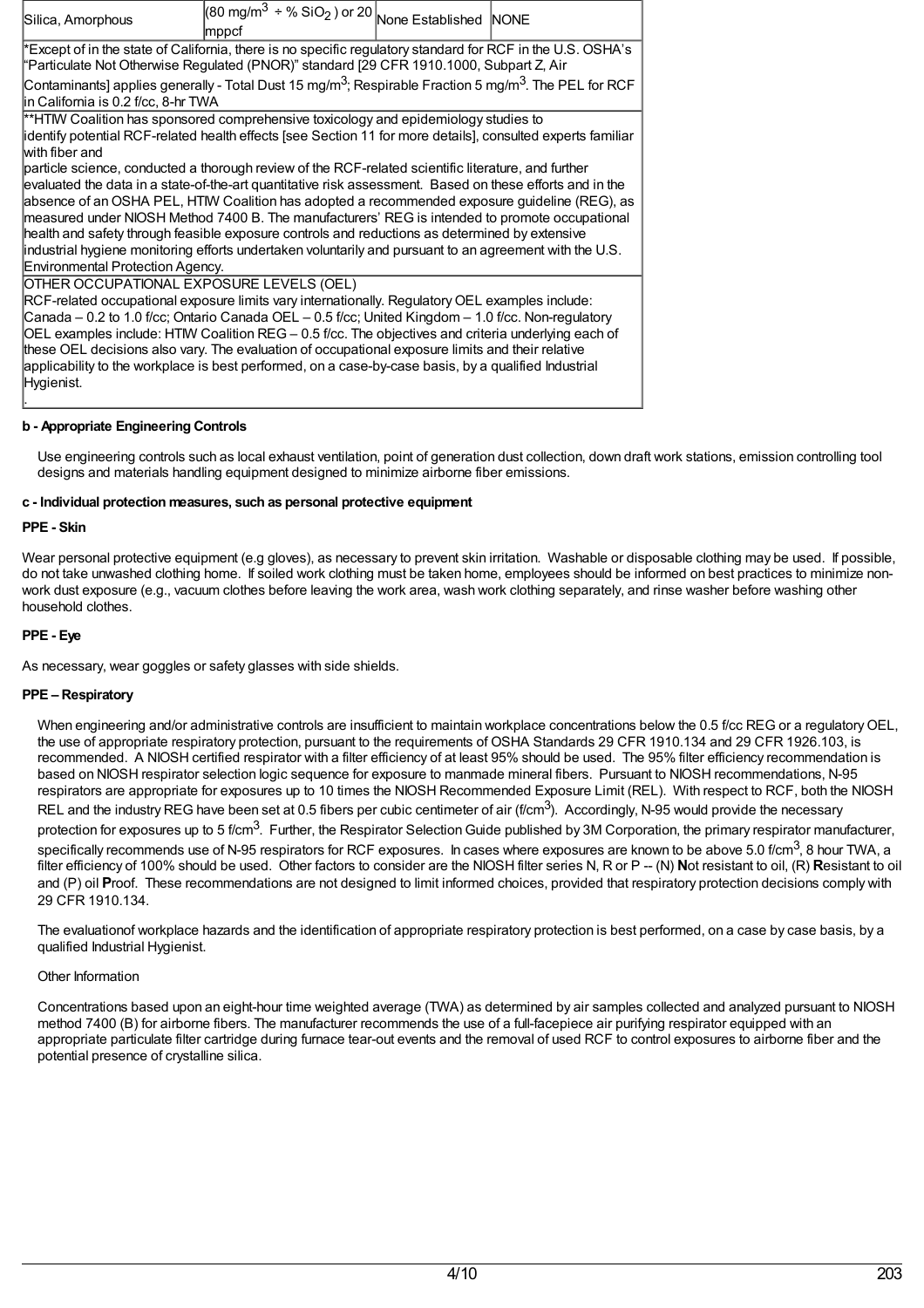## **9 - Physical and chemical properties**

| a - Appearance                                   | Fiber shapes         |
|--------------------------------------------------|----------------------|
| b -Odor                                          | Not applicable       |
| c - Odor Threshold                               | Not applicable       |
| e- pH                                            | Not applicable       |
| d - Melting Point                                | 1760°C (3200°F)      |
| f- Initial Boiling Point/Range                   | Not applicable       |
| g- Flashpoint                                    | Not applicable       |
| h - Evaporation Rate                             | Not applicable       |
| i - Flammability                                 | Not applicable       |
| j - Upper/Lower Flammability or Explosive Limits | Not applicable       |
| <b>k - VAPOR PRESSURE</b>                        | Not applicable       |
| <b>I-VAPOR DENSITY</b>                           | Not applicable       |
| m - Solubility                                   | Not soluble in water |
| n - Relative Density                             | $2.50 - 2.75$        |
| o - Partition Coefficient: n-Octanol/water       | Not applicable       |
| p - Auto-ignition temperature                    | Not applicable       |
| g - Decomposition Temperature                    | Not applicable       |
| r - Viscosity                                    | Not applicable       |
| 10 - Stability and Reactivity                    |                      |

#### **a - Reactivity**

Stable under conditions of normal use.

#### **b - Chemical Stability**

This is a stable material.

## **c - Possibilityof Hazardous Reaction**

Not applicable.

## **d - Conditions to Avoid**

Please refer to handling and storage advise in Section 7.

## **e - Incompatible Materials**

None.

## **f - Hazardous decomposition products**

Oxides of carbon and trace of ammonia may be released from starch during initial heating of this product. Starch is an organic hydrocarbon and as such will emit water vapor, oxides of carbon (e.g., carbon dioxide, carbon monoxide, etc.) and traces of ammonia when heated. The fumes may cause discomfort and irritation to some people if released into an unventilated area. Initial use of this products shall be in area with sufficient ventilation or air movement.

## **11 - Toxicological information**

## **a - TOXICOKINETICS, METABOLISM AND DISTRIBUTION**

Exposure is predominantly by inhalation or ingestion. Man-made vitreous fibers of a similar size to RCF have not been shown to migrate from the lung and/or gut and do not become located in other organs of the body.

## **b - Acute Toxicity**

#### **c - Epidemiology**

In order to determine possible human health effects following RCF exposure, the University of Cincinnati has been conducting medical surveillance studies on RCF workers in the U.S.A; this epidemiological study has been ongoing for 25 years and medical surveillance of RCF workers continues. The Institute of Occupational Medicine (IOM) has conducted medical surveillance studies on RCF workers in European manufacturing facilities.

Pulmonary morbidity studies among production workers in the U.S.A. and Europe have demonstrated an absence of interstitial fibrosis. In the European study a reduction of lung capacity among smokers has been identified, however, based on the latest results from a longitudinal study of workers in the U.S.A. with over 17-year follow-up, there has been no accelerated rate of loss of lung function (McKay et al. 2011).

A statistically significant correlation between pleural plaques and cumulative RCF exposure was evidenced in the U.S.A. longitudinal study.

The U.S.A. mortality study showed no excess mortality related to all deaths, all cancer, or malignancies or diseases of the respiratory system including mesothelioma (LeMasters et al. 2003).

#### **d - Toxicology**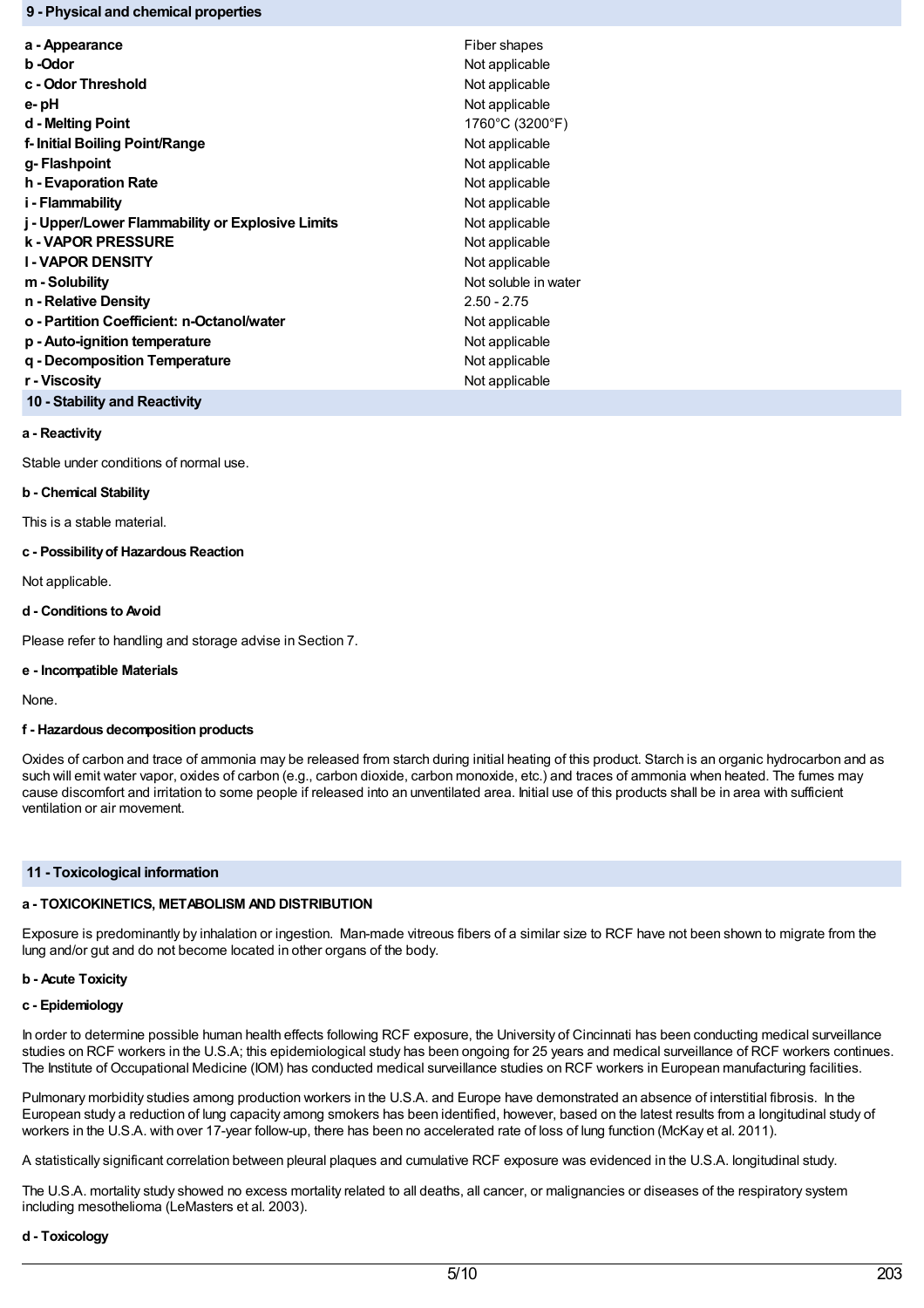*Acute toxicity: short term inhalation*

No data available: Short term tests have been undertaken to determine fiber (bio) solubility rather than toxicity; repeat dose inhalation tests have been undertaken to determine chronic toxicity and carcinogenicity.

*Acute toxicity: oral*

No dataavailable: Repeateddose studies have been carried out using gavage. No effect was found.

*Skin corrosion/irritation*

Not a chemical irritant according to test method OECD no. 404.

*Serious eye damage/irritation*

Not possible to obtain acute toxicity information due to the morphology and chemical inertness of the substance.

*Respiratory or skin sensitization*

No evidencefrom human epidemiological studies of any respiratory or skin sensitization potential.

G*erm cell mutagenicity/genotoxicity*

Method: In vitro micronucleus test

Species: Hamster (CHO)

Dose: 1-35 mg/ml

Routesof administration: In suspension

Results: Negative

*Carcinogenicity*

Method: Inhalation, multi-dose

Species: Rat

Dose: 3 mg/m $^3$ , 9 mg/m $^3$  and 16 mg/m $^3$ 

Routesof administration: Nose only inhalation

Results: Fibrosis just reached significant levels at 16 and 9 mg/m<sup>3</sup> but not at 3 mg/m<sup>3</sup>. None of the parenchymal tumor incidences were higher than the historical control values for this strain of animal.

Method: Inhalation, single dose

Species: Rat

Dose: 30 mg/m3

Routes of administration: Nose only inhalation

Results: Rats were exposed to a single concentration of 200 WHO fibers/ml specially prepared RCF for 24 months. High incidence of exposure-related pulmonary neoplasms (bronchoalveolar adenomas and carcinomas) was observed. A small number of mesotheliomas were observed in each of the fiber exposure groups (Mast et al 1995a).

Method: Inhalation, single dose

Species: Hamster

Dose: 30 mg/m3

Routes of administration: Nose only inhalation

Results: Hamsters were exposed to a single concentration of 260 WHO fibers/ml specially prepared RCF for 18 months and developed lung fibrosis, a significant number of pleural mesotheliomas (42/102) but no primary lung tumors (McConnell et al 1995).

Method: Inhalation, single dose

Species: Rat

Dose: RCF1: 130 F/ml and 50 mg/m3 (25% of non fibrous particles)

RCF1a: 125 F/ml and 26 mg/m3 (2% of non fibrous particles)

Routes of administration: Nose only inhalation

Results: Rats were exposed to RCF1 and RCF1a for 3 weeks. The objective of the study was to compare lung retention and biological effects of the original RCF1 compared to RCF1a. The main difference of these 2 samples was the non-fibrous particle content of respectively 25% versus 2%. The post treatment observation was 12 months. Alveolar clearance was barely retarded after RCF1A exposure. After RCF1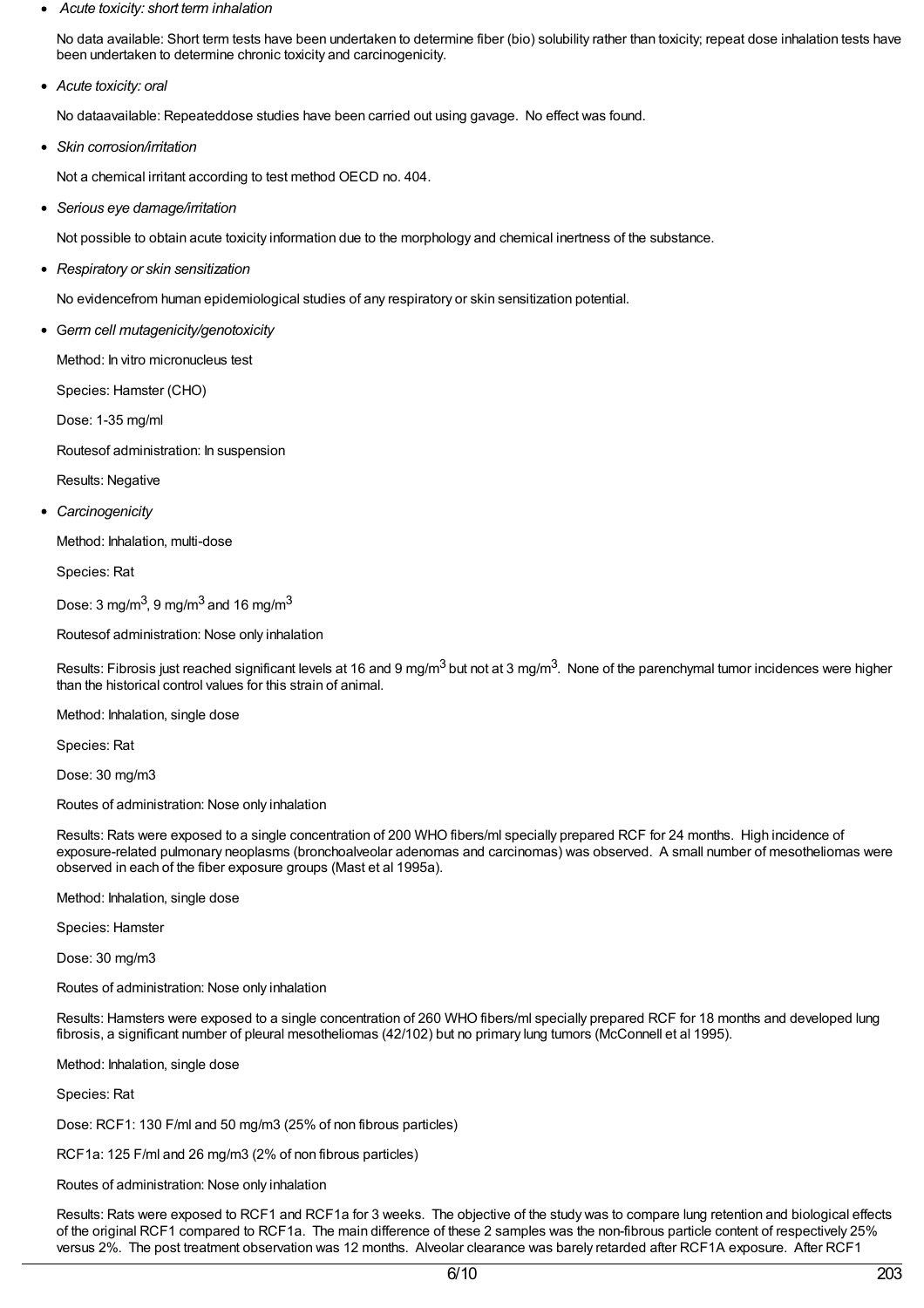exposure, however, a severe retardation of clearance was observed. (Bellmann et al 2001).

After intraperitoneal injection of ceramic fibers into rats in three experiments (Smith et al 1987, Pott et al 1987, Davis et al 1984), mesotheliomas were found in the abdominal cavity in two studies, while the third report (Pott et al 1987) had incomplete histopathology. Only a few mesotheliomas were found in the abdominal cavity of hamsters after intraperitoneal injection in one experiment (Smith et al 1987). However, the ceramic fibers tested were of relatively large diameter. When rats and hamsters were exposed via intraperitoneal injection, tumor incidence was related to fiber length and dose (Smith et al 1987, Pott et al 1987, Miller et al 1999, Pott et al 1989). (From SCOEL publication (EU Scientific Committee on Occupational Exposure Limits) SCOEL/SUM/165, September 2011).

*Reproductive toxicity*

Method: Gavage

Species: Rat

Dose: 250mg/kg/day

# Routes of administration: Oral

Results: No effects were seen in anOECD 421 screening study. There are no reports of any reproductive toxic effects of mineral fibers. Exposure to these fibers is via inhalation and effects seen are in the lung. Clearance of fibers is via the gut and the feces, so exposure of the reproductive organs is extremely unlikely.

*STOT-Single exposure*

Notapplicable

*STOT-Repeated exposure*

Not applicable

*Aspiration hazard*

Not applicable

# See the following review publications for a summary and discussion:

Interpretation of these animal experiments is complex and there is not complete agreement among scientists internationally. A summary of the evidence relating to RCF carcinogenicity in vivo can be found in SCOEL/SUM/165 and in Utell and Maxim 2010.

# Other information

Numerousstudies indicate the relevance of biopersistence as a determinant of toxic effects of fiber exposure. (Maxim et al 2006).

# **Irritant Properties**

Negative results have been obtained in animal studies (EU method B 4) for skin irritation. Inhalation exposures using the nose only route produce simultaneous heavy exposures to the eyes, but no reports of excess eye irritation exist. Animals exposed by inhalation similarly show no evidence of respiratory tract irritation.

Human data confirm that only mechanical irritation, resulting in itching, occurs in humans. Screening at manufacturers' plants in the UK has failed to show any human cases of skin conditions related to fiber exposure.

# **International Agencyfor Research on Cancer and National ToxicologyProgram**

IARC, in 1988, Monograph v.43 (and later reaffirmed in 2002, v.81), classified RCF as possibly carcinogenic to humans (group 2B). IARC evaluated the possible health effects of RCF as follows:

There is inadequate evidence in humans for the carcinogenicity of RCF. There is sufficient evidence in experimental animals for the carcinogenicity of RCF.The Annual Report on Carcinogens (latest edition), prepared by NTP, classified respirable RCF as "reasonably anticipated" to be a carcinogen). Not classified byOSHA.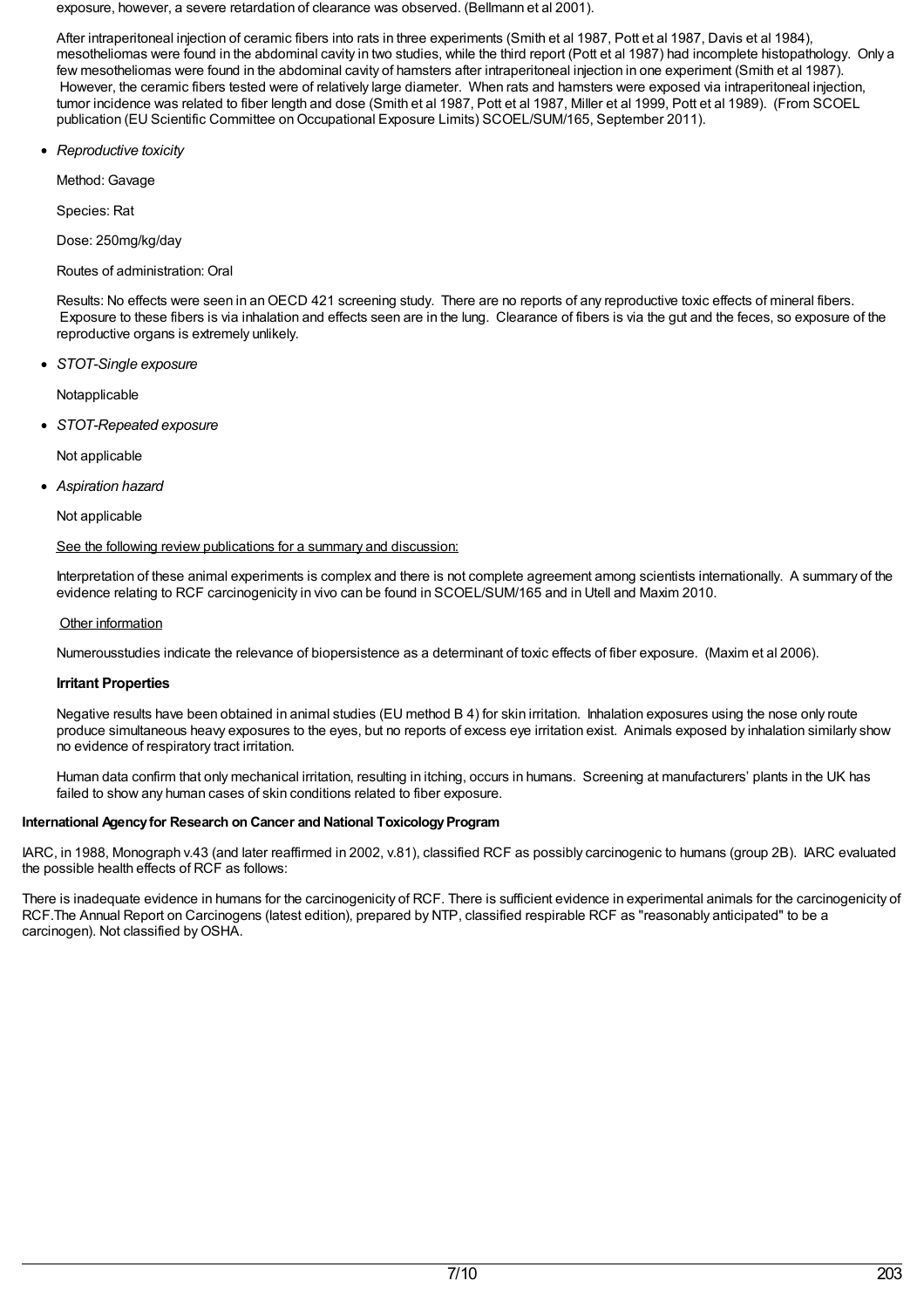## **12 - Ecological information**

## **a - Ecotoxicity(aquatic and terrestrial, where available)**

These products are not reported to have any ecotoxicity effects.

## **c - Bioaccumulative potential**

No bioaccumulative potential.

## **d - Mobilityin soil**

No mobility in soil.

## **e - Other adverse effects (such as hazardous to the ozone layer**

No adverse effects of this material on the environment are anticipated.

## **13 - Disposal Considerations**

#### **Waste Management and Disposal**

To prevent waste materials from becoming airborne during waste storage, transportation and disposal, a covered container or plastic bagging is recommended.

#### **Additional information**

This product, as manufactured, is not classified as a listed or characteristic hazardous waste according to U. S. Federal regulations (40 CFR 261). Any processing, use, alteration or chemical additions to the product, as purchased, may alter the disposal requirements. Under U. S. Federal regulations, it is the waste generator's responsibility to properly characterize a waste material, to determine if it is a "hazardous" waste. Check local, regional, state or provincial regulations to identify all applicable disposal requirements.

## **14 - Transport information**

## **a - UN number.**

Hazard Class: Not Regulated United Nations (UN) Number: Not Applicable Labels: Not Applicable North America (NA) Number: Not Applicable Placards: Not Applicable Bill of Lading: Product Name

# **b - UN proper shipping name**

Not applicable.

**c - Transport hazard class(es)**

Not applicable.

**d - Packing group, if applicable**

Not applicable.

**e - Environmental hazards (e.g., Marine pollutant (Yes/No))**

No.

**f - Transport in bulk (according to Annex II of MARPOL 73/78 and the IBC Code)**

Not regulated.

g - Special precautions which a user needs to be aware of, or needs to comply with, in connection with transport or conveyance either within or **outside their premises**

Not applicable.

# **International**

**INTERNATIONAL** Canadian TDG Hazard Class & PIN: Not regulated Not classified as dangerous goods under ADR (road), RID (train), IATA (air) or IMDG (ship).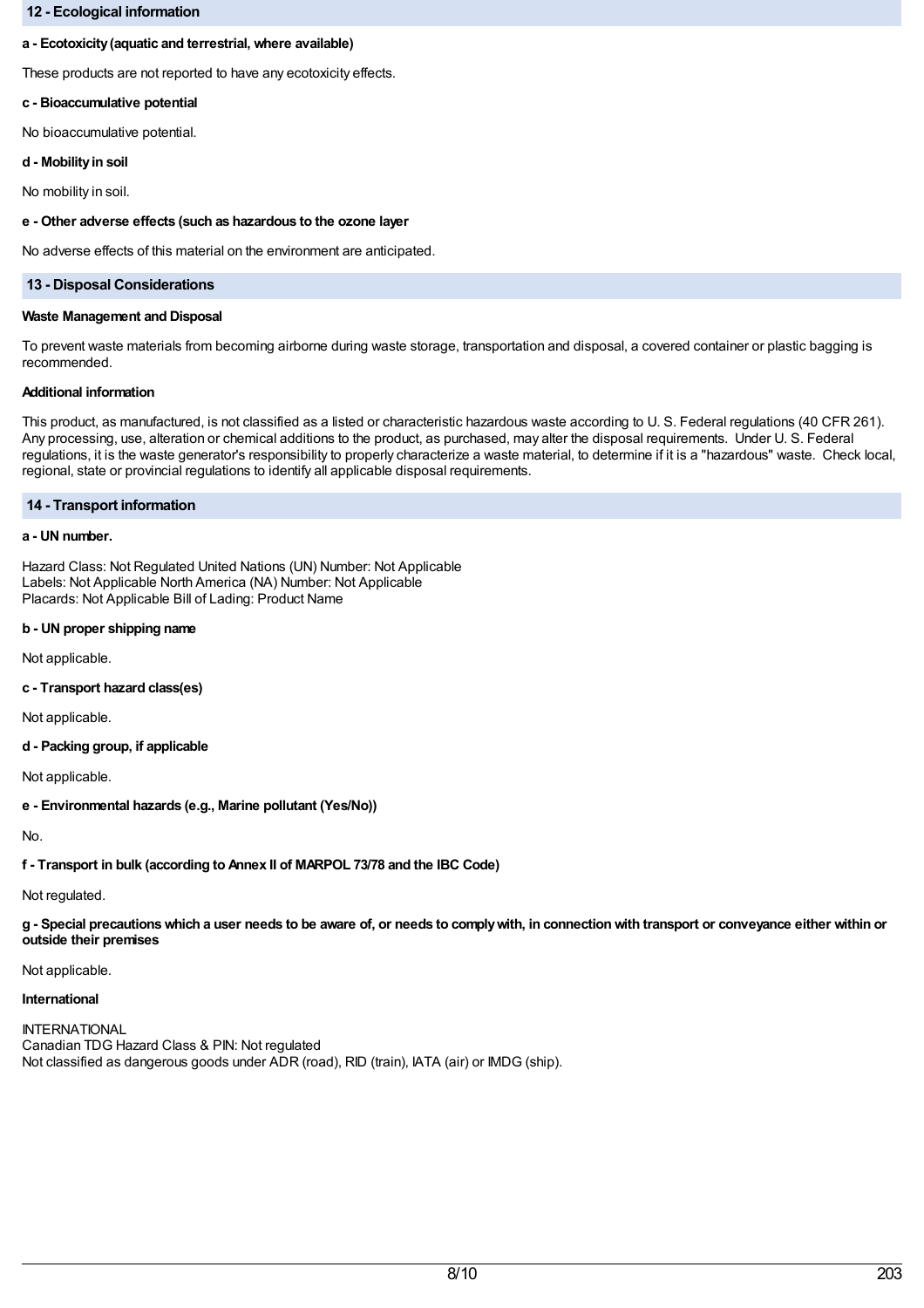# **15.1 - United States Regulations**

# **UNITED STATES REGULATIONS**

**EPA: Superfund Amendments and Reauthorization Act (SARA)**Title III- This product does not contain any substances reportable under Sections 302, 304, 313, (40 CFR 372). Sections 311 and 312 (40 CFR 370) apply (delayed hazard).

**Toxic Substances Control Act (TSCA)**– RCF has been assigned a CAS number; however, it is not required to be listed on the TSCA inventory.

**Comprehensive Environmental Response, Compensation and Liability Act** (**CERCLA)** and the **Clean Air Act (CAA)** - RCF contains fibers with an average diameter greater than one micron and thus is not considered a hazardous air pollutant.

**OSHA:** Comply with **Hazard Communication Standards** 29 CFR 1910.1200 and 29 CFR 1926.59 and the **Respiratory Protection Standards** 29 CFR 1910.134 and 29 CFR 1926.103.

**California**: Ceramic fibers (airborne particles of respirable size) is listed in **Proposition 65, The Safe Drinking Water and Toxic Enforcement Act of 1986** as a chemical known to the State of California to cause cancer.

**Other States**: RCF products are not known to be regulated by states other than California; however, state and local OSHA and EPA regulations may apply to these products. If in doubt, contact your localregulatory agency.

# **15.2 - International Regulations**

# **INTERNATIONAL REGULATIONS**

## **Canada**:

**Canadian Workplace Hazardous Materials Information System(WHMIS)** - RCF is classified as Class D2A - Materials Causing Other Toxic Effects

**Canadian Environmental Protection Act (CEPA)**- All substances in this product are listed, as required, on the Domestic Substances List (DSL)

## **European Union**:

**European Directive 97/69/EC** classified RCF as a Category 2 carcinogen; that is it "should be regarded as if it is carcinogenic to man."

# **REACH Regulation**:

RCF is classified under the CLP (classification, labelling and packaging of substances and mixtures) regulation as a category 1B carcinogen. On January 13, 2010 the European Chemicals Agency (ECHA) updated the candidate list for authorization (Annex XV of the REACH regulation) and added 14 new substances in this list including aluminosilicate refractory ceramic fibers.

As a consequence, EU (European Union) or EEA (European Economic Area) suppliers of articles which contain aluminosilicate refractory ceramic fibers in a concentration above 0.1% (w/w) have to provide sufficient information, available to them, to their customers or upon requests to a consumer within 45 days of the receipt of the request. This information must ensure safe use of the article, and as minimum contains the name of the substance.